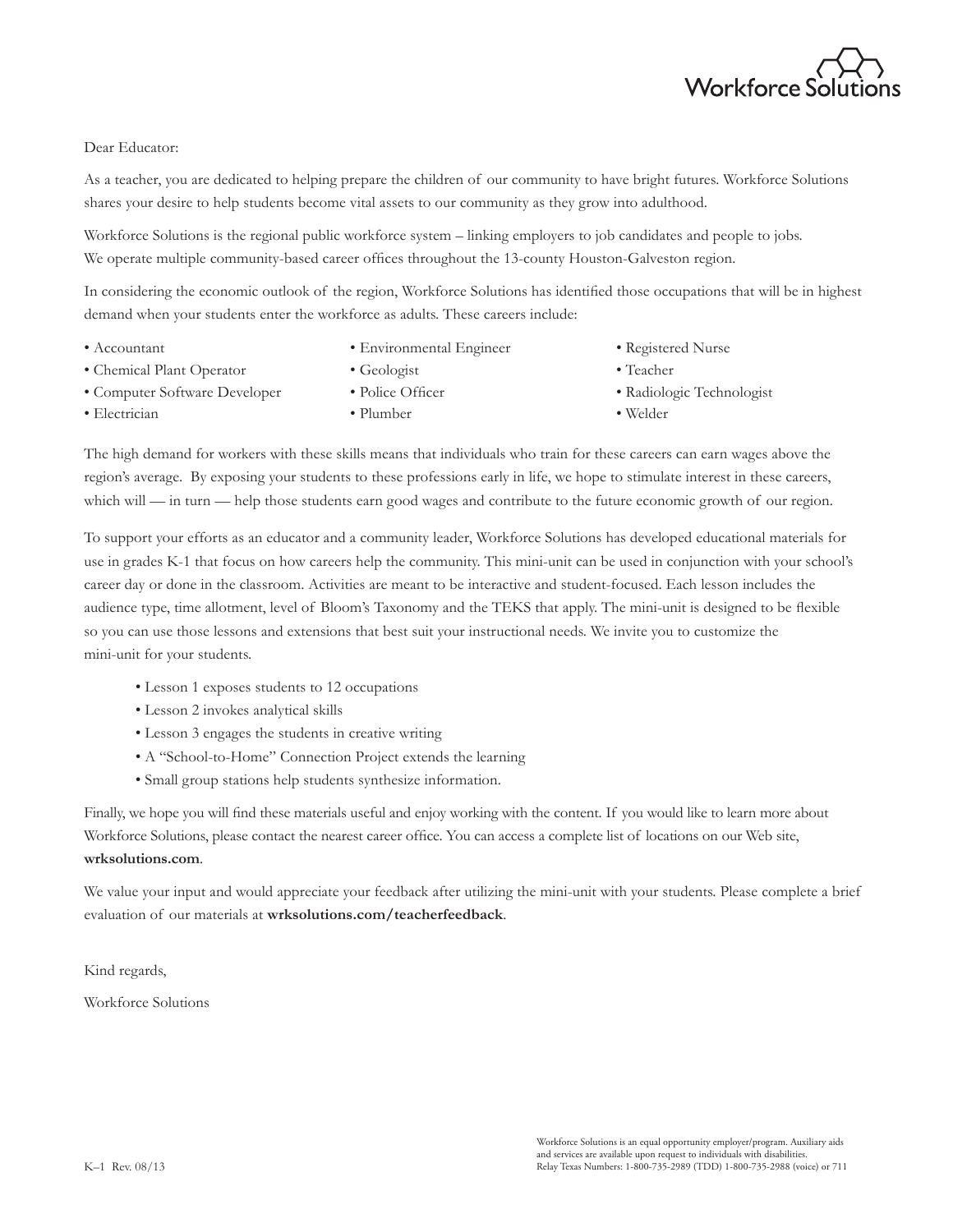

# **Lesson 1**

|                                    | Kindergarten                                                                                                                                                                                                                                                                                                                                                                                                                                                   | 1st Grade                                                                                                                                             |  |
|------------------------------------|----------------------------------------------------------------------------------------------------------------------------------------------------------------------------------------------------------------------------------------------------------------------------------------------------------------------------------------------------------------------------------------------------------------------------------------------------------------|-------------------------------------------------------------------------------------------------------------------------------------------------------|--|
| <b>TEKS:</b>                       | SS: 113.11.2B, 113.11.3B,<br>113.11.4A, 113.11.5B,<br>113.11.7A, 113.11.7B,<br>113.11.15B                                                                                                                                                                                                                                                                                                                                                                      | SS: 113.12.4A, 113.12.5A,<br>113.12.6C, 113.12.17B<br>ELAR: 110.12.4B                                                                                 |  |
|                                    | ELAR: 110.11.4B, 110.11.5A,<br>110.11.16B                                                                                                                                                                                                                                                                                                                                                                                                                      |                                                                                                                                                       |  |
| Objective:                         |                                                                                                                                                                                                                                                                                                                                                                                                                                                                | Students will orally direct the teacher to explore an online interactive map<br>to gain understanding of twelve jobs in the Houston-Galveston region. |  |
| Audience:                          | Whole Group                                                                                                                                                                                                                                                                                                                                                                                                                                                    |                                                                                                                                                       |  |
| Time:                              |                                                                                                                                                                                                                                                                                                                                                                                                                                                                | About 45 minutes, can be broken into multiple smaller segments                                                                                        |  |
| <b>Bloom's Taxonomy:</b>           | Comprehension                                                                                                                                                                                                                                                                                                                                                                                                                                                  |                                                                                                                                                       |  |
| Materials:                         | Blackline Master A, access to the online map at wrksolutions.com/WIGU                                                                                                                                                                                                                                                                                                                                                                                          |                                                                                                                                                       |  |
| <b>Instruction Considerations:</b> | Allow the children to direct you to move Harvey the Worker Bee to various<br>sites to meet the characters in different careers. For kindergartners, they<br>should direct you to move Harvey between locations using location words,<br>such as left, right, above, under, far, and near first graders should use the<br>compass rose to orally direct you to move Harvey. To reduce total lesson<br>time, you can choose to explore one or two careers a day. |                                                                                                                                                       |  |
|                                    | Use Blackline Master A after watching the videos. You may choose to reflect<br>after each one, or allow the children to choose their favorite to reflect upon.                                                                                                                                                                                                                                                                                                 |                                                                                                                                                       |  |
|                                    | After exploring the map, the students should be able to orally summarize the<br>order in which they visited the sites.                                                                                                                                                                                                                                                                                                                                         |                                                                                                                                                       |  |
|                                    | Loading times for the videos may vary. You may want to launch all 12 videos<br>before class and minimize those windows. This will avoid any potential<br>delays due to connection or processing speed.                                                                                                                                                                                                                                                         |                                                                                                                                                       |  |
| <b>ELL Considerations</b>          |                                                                                                                                                                                                                                                                                                                                                                                                                                                                |                                                                                                                                                       |  |
| and Vocabulary:                    | • careers<br>• north, south, east, and west<br>· compass rose<br>• community                                                                                                                                                                                                                                                                                                                                                                                   | Take time to introduce new vocabulary. This might include:<br>• location words such as left, right, above, under, far, and near                       |  |
| <b>Extension:</b>                  | the mini-unit.                                                                                                                                                                                                                                                                                                                                                                                                                                                 | Assign School-to-Home Connection Project to be worked on throughout                                                                                   |  |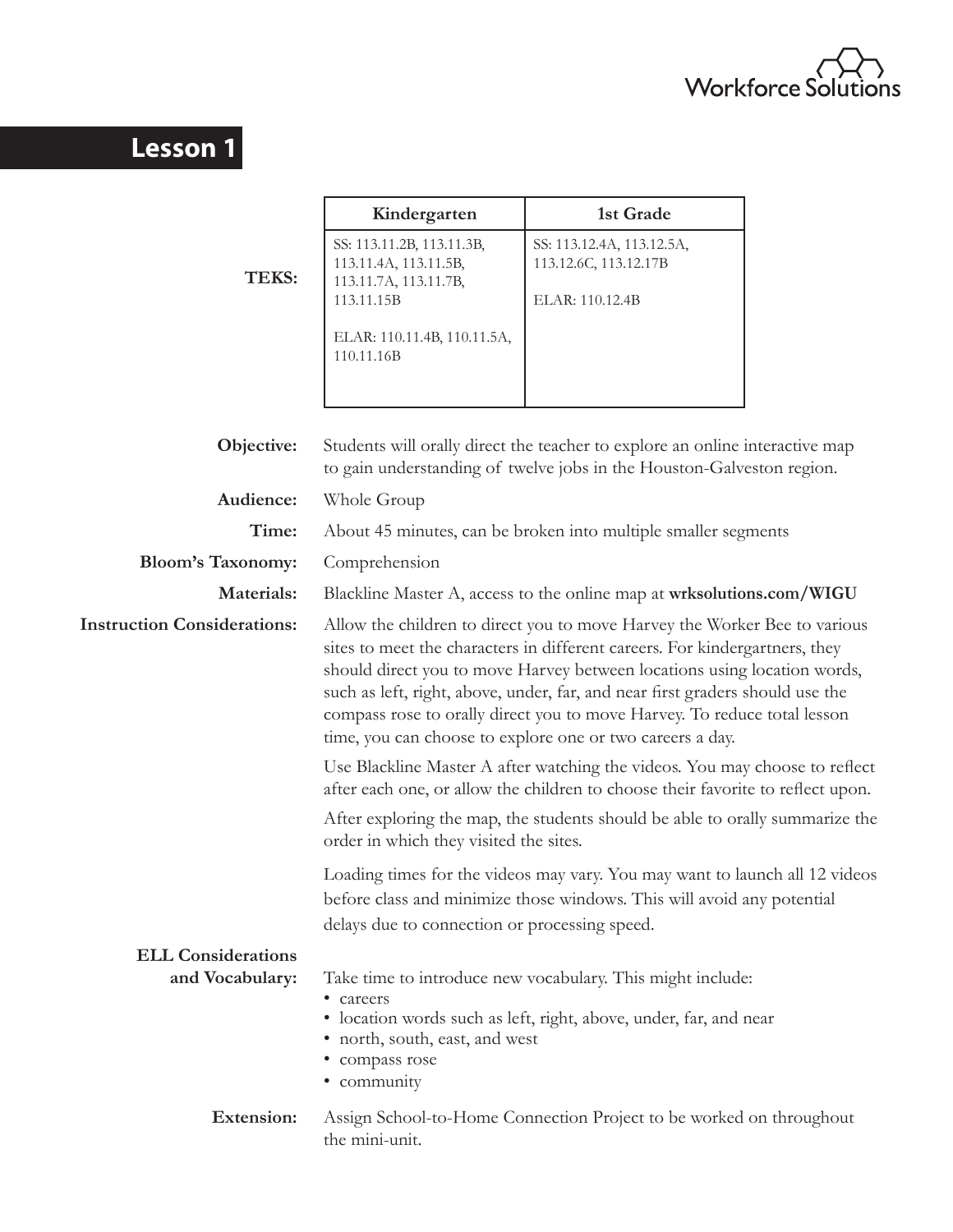

| <b>Lesson 2</b>                    |                                                                                                                                                                                                                                                                                                                                                                                                                                                                  |                                                                                        |  |
|------------------------------------|------------------------------------------------------------------------------------------------------------------------------------------------------------------------------------------------------------------------------------------------------------------------------------------------------------------------------------------------------------------------------------------------------------------------------------------------------------------|----------------------------------------------------------------------------------------|--|
|                                    | Kindergarten                                                                                                                                                                                                                                                                                                                                                                                                                                                     | 1st Grade                                                                              |  |
| <b>TEKS:</b>                       | SS: 113.11.2B, 113.11.5B,<br>113.11.7A, 113.11.7B,<br>113.11.15B, 113.11.16B,<br>ELAR: 110.11.16A,<br>110.11.16B                                                                                                                                                                                                                                                                                                                                                 | SS: 113.12.6C, 113.12.7A,<br>113.12.17B, 113.12.18B<br>ELAR: 110.12.15A,<br>110.12.15B |  |
| Objective:                         | Students will use two of the careers of their choice to compare and contrast<br>on aspects including the production of a good or service, ability to meet basic<br>needs, and how the careers help the community.                                                                                                                                                                                                                                                |                                                                                        |  |
| Audience:                          | Whole Group                                                                                                                                                                                                                                                                                                                                                                                                                                                      |                                                                                        |  |
| Time:                              | About 45 minutes                                                                                                                                                                                                                                                                                                                                                                                                                                                 |                                                                                        |  |
| <b>Bloom's Taxonomy:</b>           | Analysis                                                                                                                                                                                                                                                                                                                                                                                                                                                         |                                                                                        |  |
| <b>Materials:</b>                  | <b>Blackline Master B</b><br>Blackline Master F1-F12                                                                                                                                                                                                                                                                                                                                                                                                             |                                                                                        |  |
| <b>Instruction Considerations:</b> | Using the online career map found at wrksolutions.com/WIGU, the teacher<br>will lead a whole group discussion to review the careers and how they impact<br>our community. You might use Blackline Master F1-F12 as visual aids. As time<br>allows, you might focus on one or two careers in each lesson. A review of the<br>difference between providing a good or service needs to occur as well as a review<br>of the basic needs of food, shelter, and water. |                                                                                        |  |
|                                    | After the discussion, the class will pick two of the careers from the map to compare<br>and contrast using a Venn diagram (Blackline Master B) to complete as a group.                                                                                                                                                                                                                                                                                           |                                                                                        |  |
|                                    | Students can then be assigned their own Venn diagram to complete as time<br>allows. These can be graded on a similar rubric to the School to Home<br>Connection Project.                                                                                                                                                                                                                                                                                         |                                                                                        |  |

|                                        | <b>5 Points</b>                                                                                                                                        | <b>10 Points</b>                                                                                                          | <b>15 Points</b>                                                                                                          | <b>20 Points</b>                                                                                                                  |
|----------------------------------------|--------------------------------------------------------------------------------------------------------------------------------------------------------|---------------------------------------------------------------------------------------------------------------------------|---------------------------------------------------------------------------------------------------------------------------|-----------------------------------------------------------------------------------------------------------------------------------|
| <b>Quality of</b><br><b>Comparison</b> | The student barely compares<br>the careers or not at all.                                                                                              | The student compares the two<br>careers in a very broad and<br>general manner.                                            | The student compares the careers<br>in a more detailed manner but<br>lacks thoroughness.                                  | The student insightfully and<br>thoroughly examines the careers.                                                                  |
| <b>Analysis of Data</b>                | The student does not do the<br>analysis, or only correctly<br>answers 1 question.                                                                      | The student correctly answers 2<br>of the analytical questions.                                                           | The student correctly answers 3<br>of the analytical questions.                                                           | The student correctly answers all 4<br>analytical questions.                                                                      |
| Writing<br><b>Conventions</b>          | The student lacks all or most<br>writing conventions includ-<br>ing handwriting, capitalizing<br>sentences, and the use of end<br>marks for sentences. | The student adheres to some<br>writing conventions including<br>handwriting, capitalization, and<br>the use of end marks. | The student adheres to most<br>writing conventions including<br>handwriting, capitalization, and<br>the use of end marks. | The student uses all writing conven-<br>tions including handwriting, capital-<br>izing of sentences, and the use of<br>end marks. |
| Use of the Venn<br><b>Diagram</b>      | The Venn diagram is not used<br>correctly.                                                                                                             | The Venn diagram is used cor-<br>rectly but only lists 3 facts.                                                           | The Venn diagram is used cor-<br>rectly but only lists 5 facts.                                                           | The Venn diagram is used correctly<br>and adds to the comparison of the<br>careers by listing more than 5 facts.                  |

**ELL Considerations** Take time to introduce new vocabulary. This includes:

- 
- **and Vocabulary:** Production of Goods
	- Services
	- Venn diagram
	- Basic Needs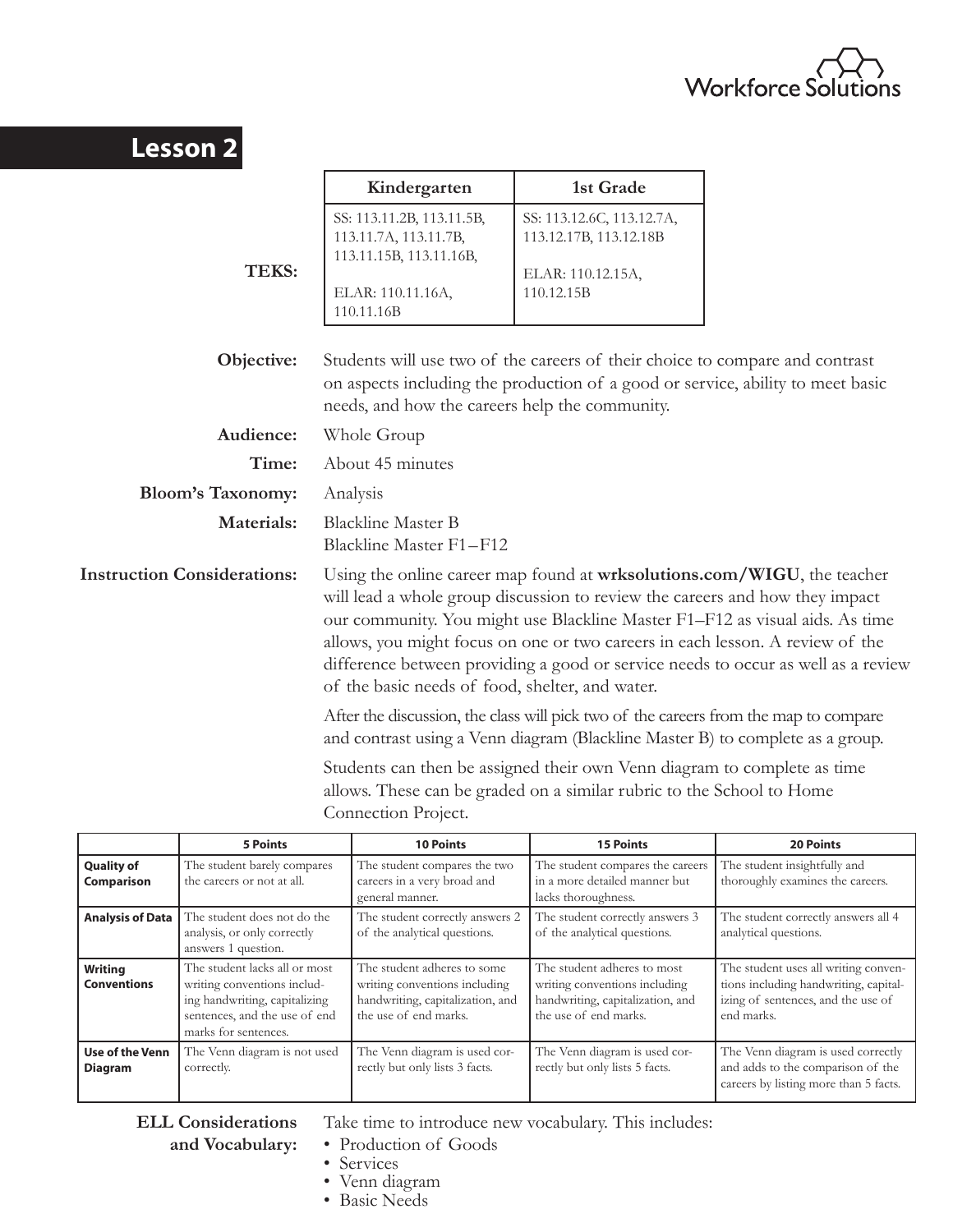

# **Lesson 3**

|                                              | Kindergarten                                                                                                                                                                                                                                                                                                                                                                                                                                                                                                                                                                                                                                                                                                                                                                                                                                                                                                                    | 1st Grade                                                                                                                                    |
|----------------------------------------------|---------------------------------------------------------------------------------------------------------------------------------------------------------------------------------------------------------------------------------------------------------------------------------------------------------------------------------------------------------------------------------------------------------------------------------------------------------------------------------------------------------------------------------------------------------------------------------------------------------------------------------------------------------------------------------------------------------------------------------------------------------------------------------------------------------------------------------------------------------------------------------------------------------------------------------|----------------------------------------------------------------------------------------------------------------------------------------------|
| <b>TEKS:</b>                                 | SS: 113.11.2B, 113.11.3B,<br>113.11.5B, 113.11.7A, 113.11.7B,<br>113.11.15B                                                                                                                                                                                                                                                                                                                                                                                                                                                                                                                                                                                                                                                                                                                                                                                                                                                     | SS: 113.12.6C, 113.12.7A, 113.12.17A<br>ELAR: 110.12.17B, 110.12.18A, 110.12.21B                                                             |
|                                              | ELAR: 110.11.16B                                                                                                                                                                                                                                                                                                                                                                                                                                                                                                                                                                                                                                                                                                                                                                                                                                                                                                                |                                                                                                                                              |
| Objective:                                   | their community.                                                                                                                                                                                                                                                                                                                                                                                                                                                                                                                                                                                                                                                                                                                                                                                                                                                                                                                | Students will imagine that they have one of the 12 targeted careers<br>and use that point of view to write about their day and how they help |
| Audience:                                    | Independent                                                                                                                                                                                                                                                                                                                                                                                                                                                                                                                                                                                                                                                                                                                                                                                                                                                                                                                     |                                                                                                                                              |
| Time:                                        | About 45 minutes                                                                                                                                                                                                                                                                                                                                                                                                                                                                                                                                                                                                                                                                                                                                                                                                                                                                                                                |                                                                                                                                              |
| <b>Bloom's Taxonomy:</b>                     | Synthesis                                                                                                                                                                                                                                                                                                                                                                                                                                                                                                                                                                                                                                                                                                                                                                                                                                                                                                                       |                                                                                                                                              |
| Materials:                                   | <b>Blackline Master B2</b>                                                                                                                                                                                                                                                                                                                                                                                                                                                                                                                                                                                                                                                                                                                                                                                                                                                                                                      |                                                                                                                                              |
| <b>Instruction Considerations:</b>           | Using the online career map found at wrksolutions.com/WIGU as<br>reference, the teacher will direct the children to choose one of the 12<br>targeted careers that they might like to be when they grow up. Ask the<br>children to close their eyes as the teacher leads them on a visualization<br>activity for pre-writing. Let the students imagine how their day might start as<br>they drive up to their location for work. Imagine starting their work. What<br>will they do first? Who will they help during their morning on the job? At<br>lunch, they talk to their friends. Then, they go back to work. What will they<br>do at work now? Allow them to imagine going home. Encourage them to<br>consider how they helped their community and family by this job.<br>Once the exercise is complete, ask them to answer questions 1–4 from<br>Blackline Maser B2. Their answers should describe their day and how they |                                                                                                                                              |
|                                              | helped their community and family.                                                                                                                                                                                                                                                                                                                                                                                                                                                                                                                                                                                                                                                                                                                                                                                                                                                                                              |                                                                                                                                              |
| <b>ELL Considerations</b><br>and Vocabulary: | Take time to introduce challenging vocabulary. This includes:                                                                                                                                                                                                                                                                                                                                                                                                                                                                                                                                                                                                                                                                                                                                                                                                                                                                   |                                                                                                                                              |
|                                              | • Community<br>• Point of View                                                                                                                                                                                                                                                                                                                                                                                                                                                                                                                                                                                                                                                                                                                                                                                                                                                                                                  |                                                                                                                                              |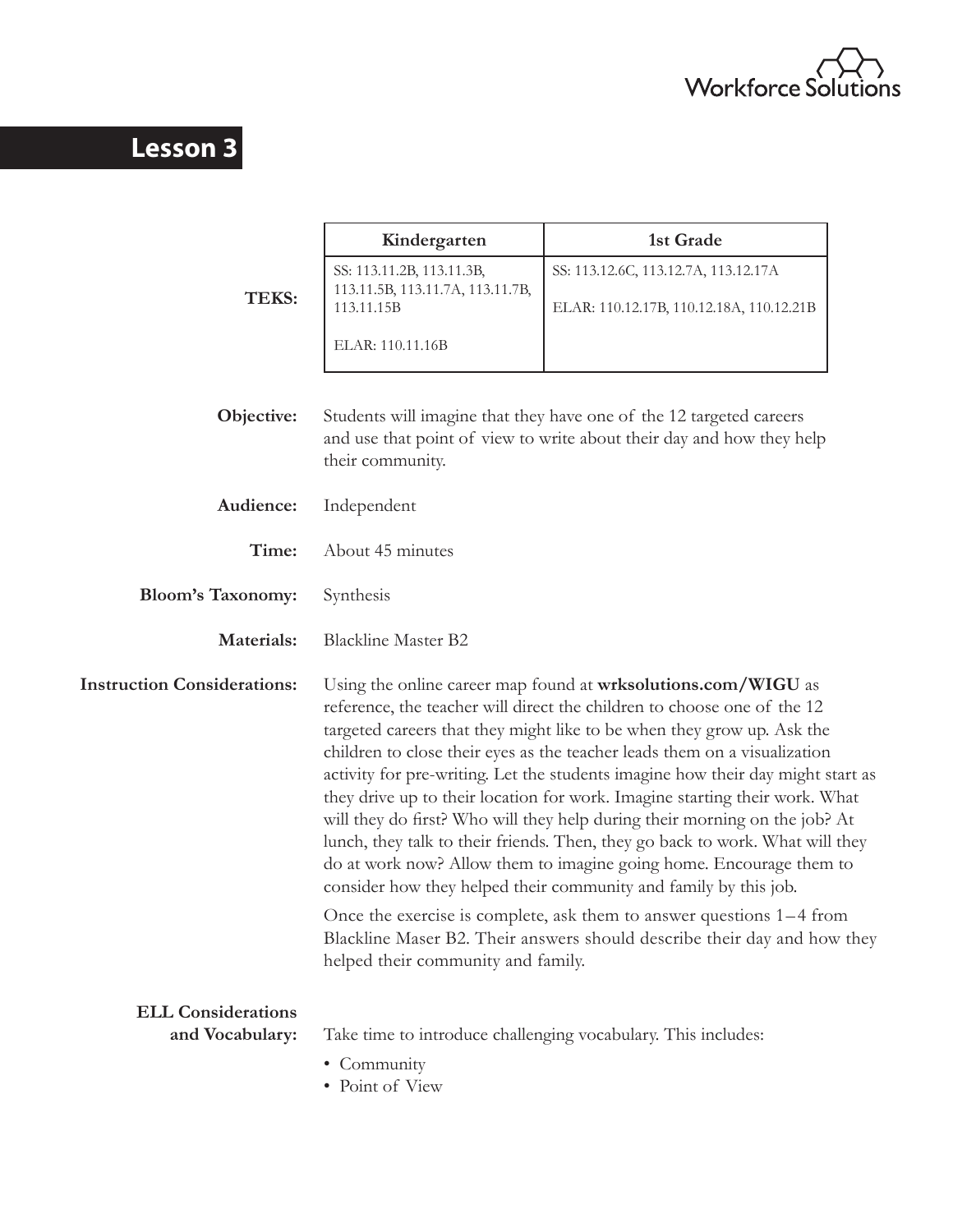

# **"School-to-Home" Connection Project**

|                          | Kindergarten                                                     | 1st Grade                                                                     |
|--------------------------|------------------------------------------------------------------|-------------------------------------------------------------------------------|
| <b>TEKS:</b>             | SS: 113.11.2B, 113.11.5B,<br>113.11.7A, 113.11.7B,<br>113.11.15B | SS: 113.12.6C, 113.12.7A,<br>113.12.17A, 113.12.18B                           |
|                          | ELAR: 110.11.16A, 110.11.16B                                     | ELAR: 110.12.23A, 110.12.23B                                                  |
| Objective:               |                                                                  | Students will interview two adults to inquire what jobs they have and how     |
|                          | a Venn diagram and analyze their information.                    | those jobs provide for their basic needs. Then, they will compare these using |
| Audience:                | Parent and Child                                                 |                                                                               |
| <b>Bloom's Taxonomy:</b> | Analysis and Evaluation                                          |                                                                               |
| Materials:               | Blackline Masters $C - E$                                        |                                                                               |
| tion Considerations:     |                                                                  | This project can last throughout the mini-unit. Extensions of this project    |

**Instruction Considerations:** This project can last throughout the mini-unit. Extensions of this project include online research about the adults' careers. This research can be presented in a poster format along with the Venn diagram and its analysis. The project can be assessed using the rubric below:

|                                   | <b>5 Points</b>                                                                                                                                      | <b>10 Points</b>                                                                                                          | <b>15 Points</b>                                                                                                          | <b>20 Points</b>                                                                                                                  |
|-----------------------------------|------------------------------------------------------------------------------------------------------------------------------------------------------|---------------------------------------------------------------------------------------------------------------------------|---------------------------------------------------------------------------------------------------------------------------|-----------------------------------------------------------------------------------------------------------------------------------|
| <b>Quality of</b><br>Comparison   | The student barely compares<br>the careers or not at all.                                                                                            | The student compares the two<br>careers in a very broad and<br>general manner.                                            | The student compares the careers<br>in a more detailed manner but<br>lacks thoroughness.                                  | The student insightfully and<br>thoroughly examines the careers.                                                                  |
| <b>Analysis of Data</b>           | The student does not do the<br>analysis, or only correctly<br>answers 1 question.                                                                    | The student correctly answers 2<br>of the analytical questions.                                                           | The student correctly answers 3<br>of the analytical questions.                                                           | The student correctly answers all 4<br>analytical questions.                                                                      |
| Writing<br><b>Conventions</b>     | The student lacks all or most<br>writing conventions includ-<br>ing handwriting, capitalizing<br>sentences, and the use of end<br>mark of sentences. | The student adheres to some<br>writing conventions including<br>handwriting, capitalization, and<br>the use of end marks. | The student adheres to most<br>writing conventions including<br>handwriting, capitalization, and<br>the use of end marks. | The student uses all writing conven-<br>tions including handwriting, capital-<br>izing of sentences, and the use of<br>end marks. |
| Use of the Venn<br><b>Diagram</b> | The Venn diagram is not used<br>correctly.                                                                                                           | The Venn diagram is used cor-<br>rectly but only lists 2 facts.                                                           | The Venn diagram is used cor-<br>rectly but only lists 3 facts.                                                           | The Venn diagram is used correctly<br>and adds to the comparison of the<br>careers by listing 4 or more facts.                    |

## **ELL Considerations**

**and Vocabulary:** Vocabulary that may be useful includes:

- Production of Goods
- Services
- Venn diagram
- Basic Needs
- Interview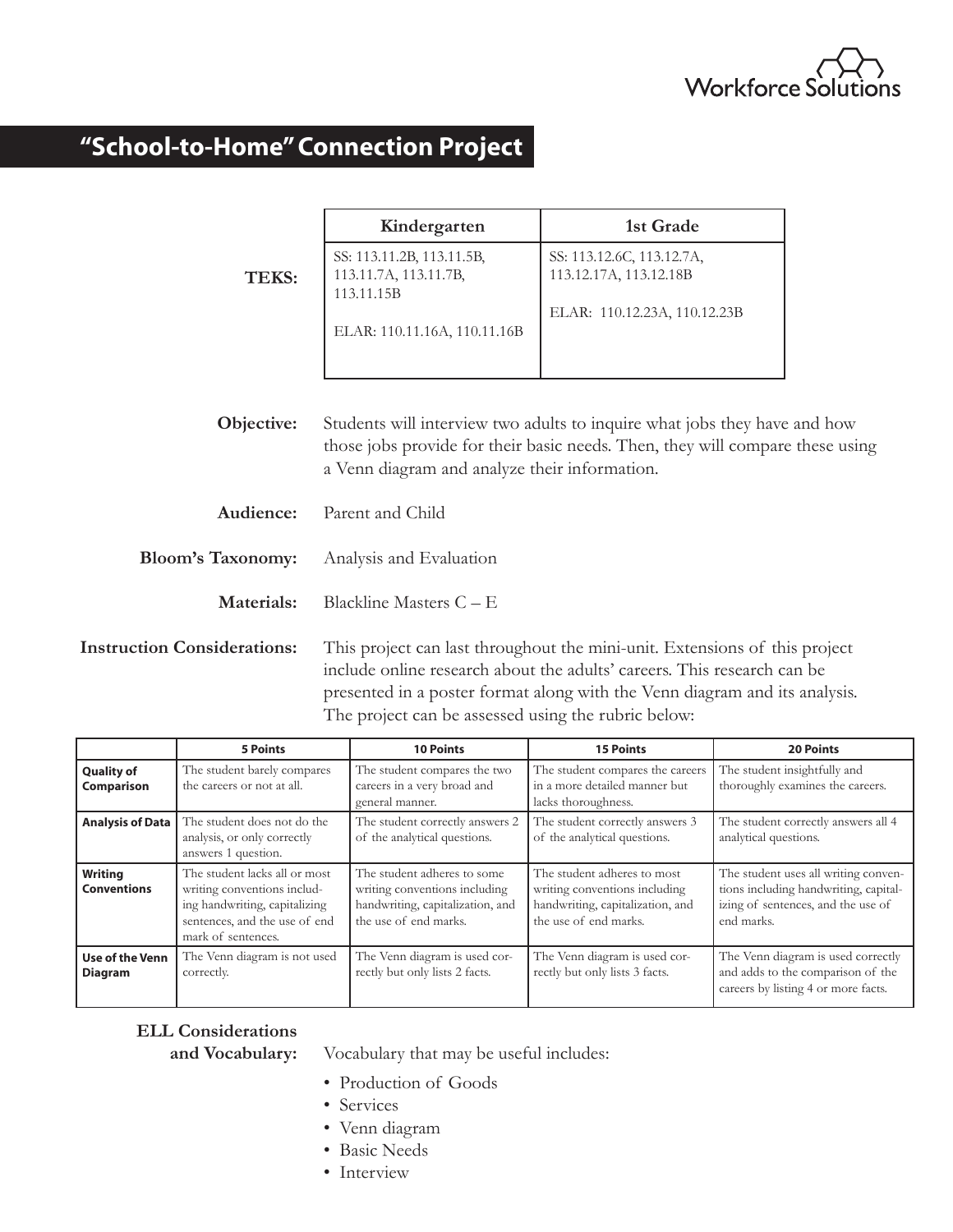

# **Extensions for Stations**

|                                              | Kindergarten                                                                                                                                                  | 1st Grade                 |
|----------------------------------------------|---------------------------------------------------------------------------------------------------------------------------------------------------------------|---------------------------|
|                                              | SS: 113.11.7A, 113.11.7B,<br>113.11.16A                                                                                                                       | SS: 113.12.6C, 113.12.18A |
| TEKS:                                        | M: 111.12.K1A, 111.12.K5,<br>111.12.K6A, 111.12.K8B                                                                                                           |                           |
| Audience:                                    | Small Groups or Stations                                                                                                                                      |                           |
| Time:                                        | About 45 minutes, can be broken into multiple smaller segments                                                                                                |                           |
| <b>Bloom's Taxonomy:</b>                     | Synthesis                                                                                                                                                     |                           |
| <b>ELL Considerations</b><br>and Vocabulary: | Take time to introduce new vocabulary. This includes:<br>• Structure<br>$\bullet$ Career<br>• Pattern<br>• Puppet<br>• Community<br>• Attribute<br>• Engineer |                           |

### **Language Arts, Writing or Dramatic Play Station**

| Objective:                           | Students will create puppet shows about how the careers help our community<br>using puppets of people in the twelve targeted careers.                                                                                                                                                                   |
|--------------------------------------|---------------------------------------------------------------------------------------------------------------------------------------------------------------------------------------------------------------------------------------------------------------------------------------------------------|
| Materials:                           | Puppet templates (Blackline Masters F1-F12) copied on card stock, markers or<br>crayons, scissors, craft sticks and glue.                                                                                                                                                                               |
| <b>Instructional Considerations:</b> | Students should color and cut out the puppets, then attach a craft stick to<br>the back creating a handle. Using the information learned from the map and<br>videos, the children can create a puppet show in which the puppets tell the<br>audience about their day and how they help their community. |

## **Math, Lego®, or Block Station**

| Objective:                           | Students will build structures of a specified number of blocks or Lego <sup>®</sup> bricks.                                                                                                                                                                                                                                   |  |
|--------------------------------------|-------------------------------------------------------------------------------------------------------------------------------------------------------------------------------------------------------------------------------------------------------------------------------------------------------------------------------|--|
| Materials:                           | Blocks or Lego <sup>®</sup> bricks                                                                                                                                                                                                                                                                                            |  |
| <b>Instructional Considerations:</b> | Inform students that engineers build a variety of structures, including cars,<br>buildings, rockets, and even roads. Tell the students to pretend to be<br>engineers by building a structure that includes a specified number of blocks,<br>such as 15 or 25. Students should be able to explain their structure and its use. |  |